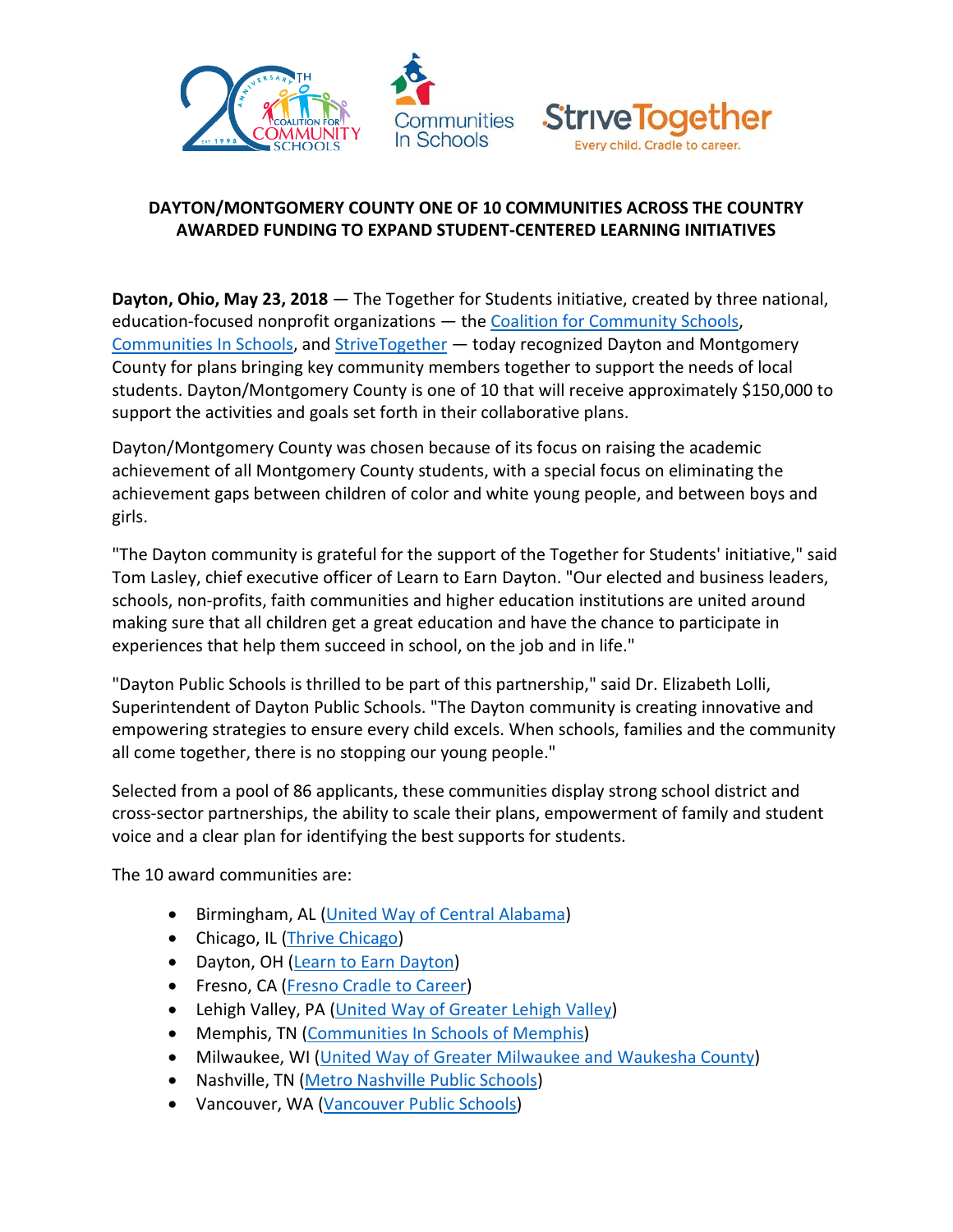



• Washington, D.C. [\(DC Public Education Fund\)](http://www.dcedfund.org/)

Each of the lead applicants listed will work with a variety of local partners.

"It's extremely exciting to be working with and learning from communities that are committed to using what they have to create the conditions, climate, and culture necessary for learners to achieve their dreams.," said **José Muñoz, director of the Coalition for Community Schools**. "Our schools succeed when communities come together to address the underlying issues facing our learners and their families."

"These communities are uniquely positioned to grow their programs that are already closing achievement gaps, while engaging with broad groups of community organizations and outlining solid goals," said **Dale Erquiaga, Communities In Schools president and CEO**. "With these awards, they will be able to build out their efforts to reach even more students on their paths to careers."

"This initiative highlights what can be accomplished when collaboration brings the right partners together to focus on the needs and interests of every child in a community," **StriveTogether President and CEO Jennifer Blatz** said. "These communities have begun to create a more equitable education system for children to succeed despite challenges. We look forward to seeing how they extend their reach for the optimal student-centered learning environment."

With support from the Chan Zuckerberg Initiative and the Ford Foundation, the three organizations launched Together for Students to advance student-centered learning. Under their vision, the needs of every individual student are carefully considered and provided for, from health, food and shelter to high-quality mentoring and enrichment activities.

Together, The Coalition for Community Schools, Communities In Schools and StriveTogether are leading a movement that unites families, educators and local partners, with their combined networks totaling nearly 300 communities.

###

## **About the Coalition for Community Schools**

The [Coalition for Community Schools,](http://www.communityschools.org/) an initiative of the Institute for Educational Leadership [\(IEL\),](http://www.iel.org/) is an alliance of national, state and local organizations that utilize community schools as an equitable continuous improvement strategy for public schools, and an approach to build stronger and healthier families and communities.

## **About Communities In Schools**

Working directly in more than 2,350 schools in 25 states and the District of Columbia, [Communities In Schools](https://www.communitiesinschools.org/) is the nation's leading dropout prevention organization proven to keep students in school and on the path to graduation. For the 2016-2017 school year, Communities